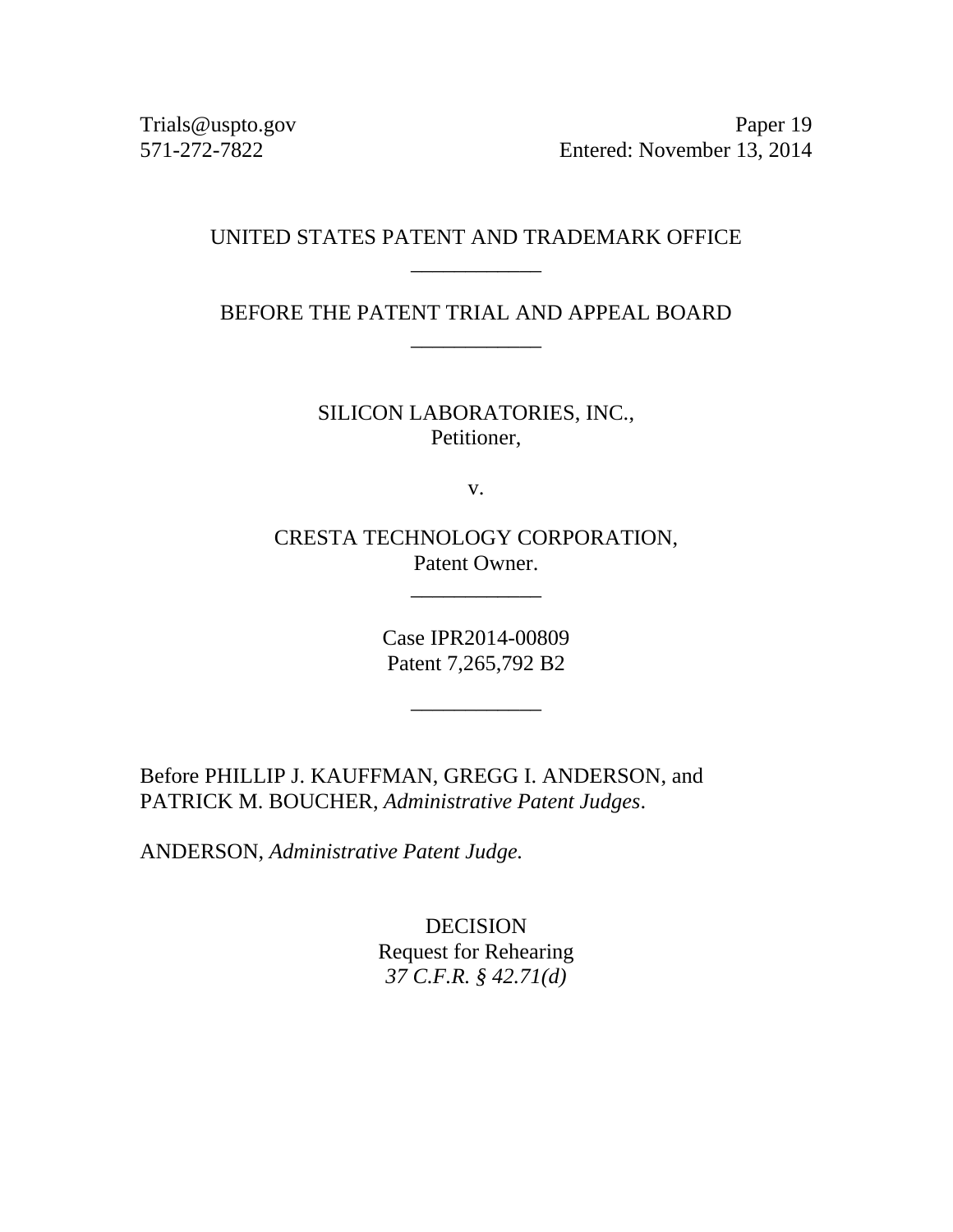#### I. INTRODUCTION

On May 23, 2014, Silicon Laboratories, Inc. ("Petitioner") filed a Petition (Paper 1, "Pet.") seeking *inter partes* review of claims 1–17, 26, and 27 of US Patent No. 7,265,792 B2 ("the '792 patent"). In our Decision dated October 24, 2014 (Paper 10, "Dec."), we instituted review of claims 1, 2, and 4–17, but did not institute review of claims 3, 26, and 27. Petitioner now requests rehearing of our decision not to institute review of claims 3, 26, and 27. Paper 16 ("Req. Reh'g").

When rehearing a decision on petition, a panel reviews the decision for an abuse of discretion. 37 C.F.R. § 42.71(c). Further, 37 C.F.R. § 42.71(d), provides in relevant part:

A party dissatisfied with a decision may file a request for rehearing, without prior authorization from the Board. The burden of showing a decision should be modified lies with the party challenging the decision. The request must specifically identify all matters the party believes the Board misapprehended or overlooked, and the place where each matter was previously addressed in a motion, an opposition, or a reply.

#### II. ANALYSIS

Petitioner argues that in not instituting review of claims 26 and 27, we misapprehended its obviousness argument based on the combination of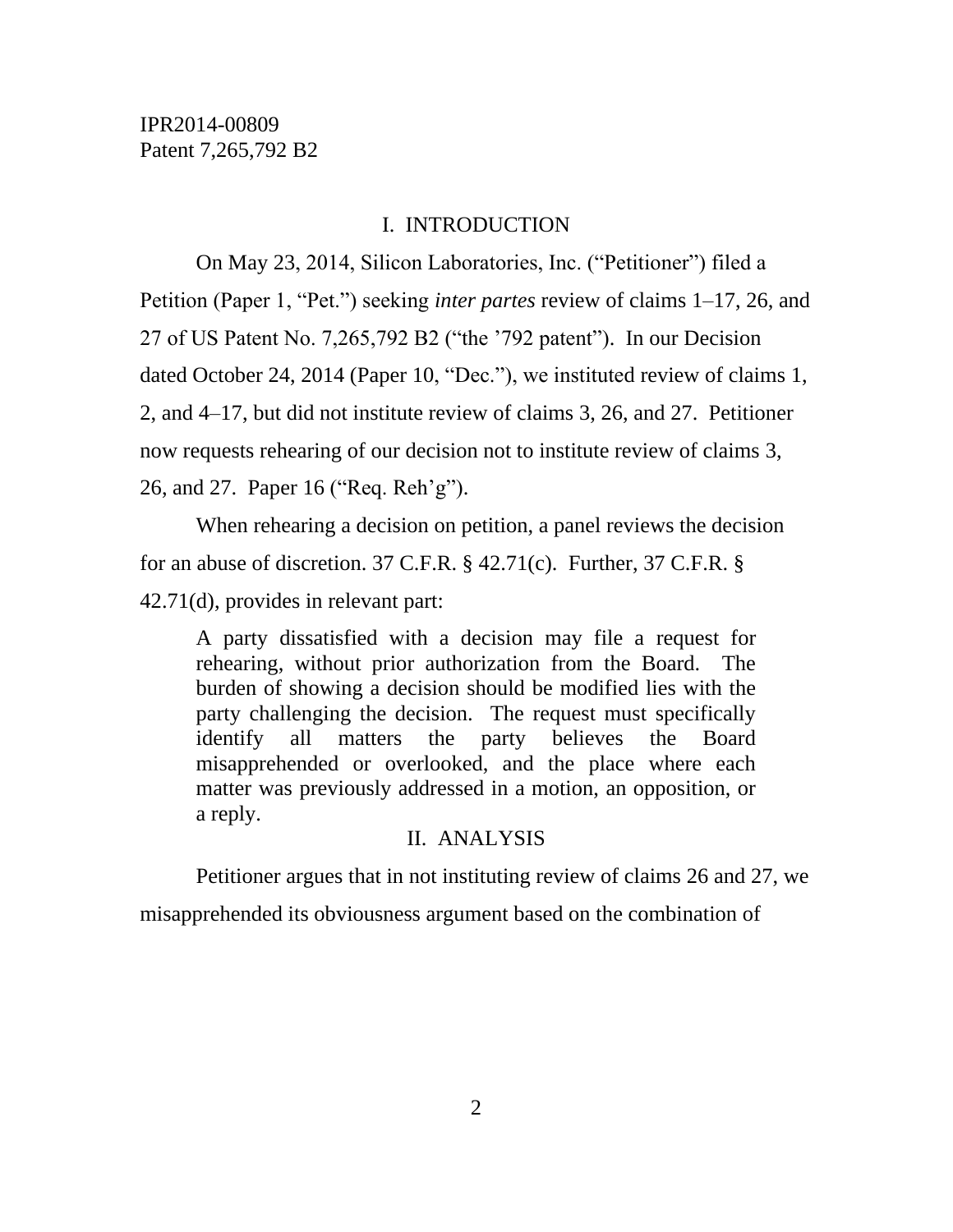l

Thomson, Harris, and Balaban.<sup>1</sup> Req. Reh'g. 3. Petitioner argues we should reconsider our refusal to institute review of claim 3 because we abused our discretion. *Id.* at 4.

# *A. Claims 26 and 27*

Claim 26, which depends from claim 1, recites, *inter alia*, "a format/standard selection circuit coupled to the signal processor, the format/ standard selection circuit generating a select signal indicative of a format of said input RF signal." Claim 27 depends from claim 26.

As Petitioner notes, its Petition included a ground challenging claim 26 as obvious over Thomson and Harris that contended Thomson "inherently" discloses a "standard selection circuit." Req. Reh'g. 5; *see* Pet. 25–26. We determined that "Petitioner's argument and evidence rely on Thomson in combination with Scarpa or Balaban." *See* Ex. 1009 ¶ 35. The additional statement by Petitioner's declarant, Dr. Holberg, that "[i]n my opinion, Thomson teaches this element" (Ex. 1009  $\P$  35) is both conclusory and at odds with one of his prior statements. Dec. 26; *see* Req. Reh'g. 6. Accordingly, we concluded that Petitioner did not demonstrate a reasonable likelihood of prevailing on the challenge based on Thomson and Harris. Dec. 26. While it acknowledges precisely what we decided, the Request for

<sup>&</sup>lt;sup>1</sup> Petitioner has concurrently requested rehearing in IPR2014-00728 on claims 13 and 14. Req. Reh'g. 3. Petitioner notes that claims 26 and 27 are mirror images of claims 13 and 14 and present "essentially the same issue." *Id.*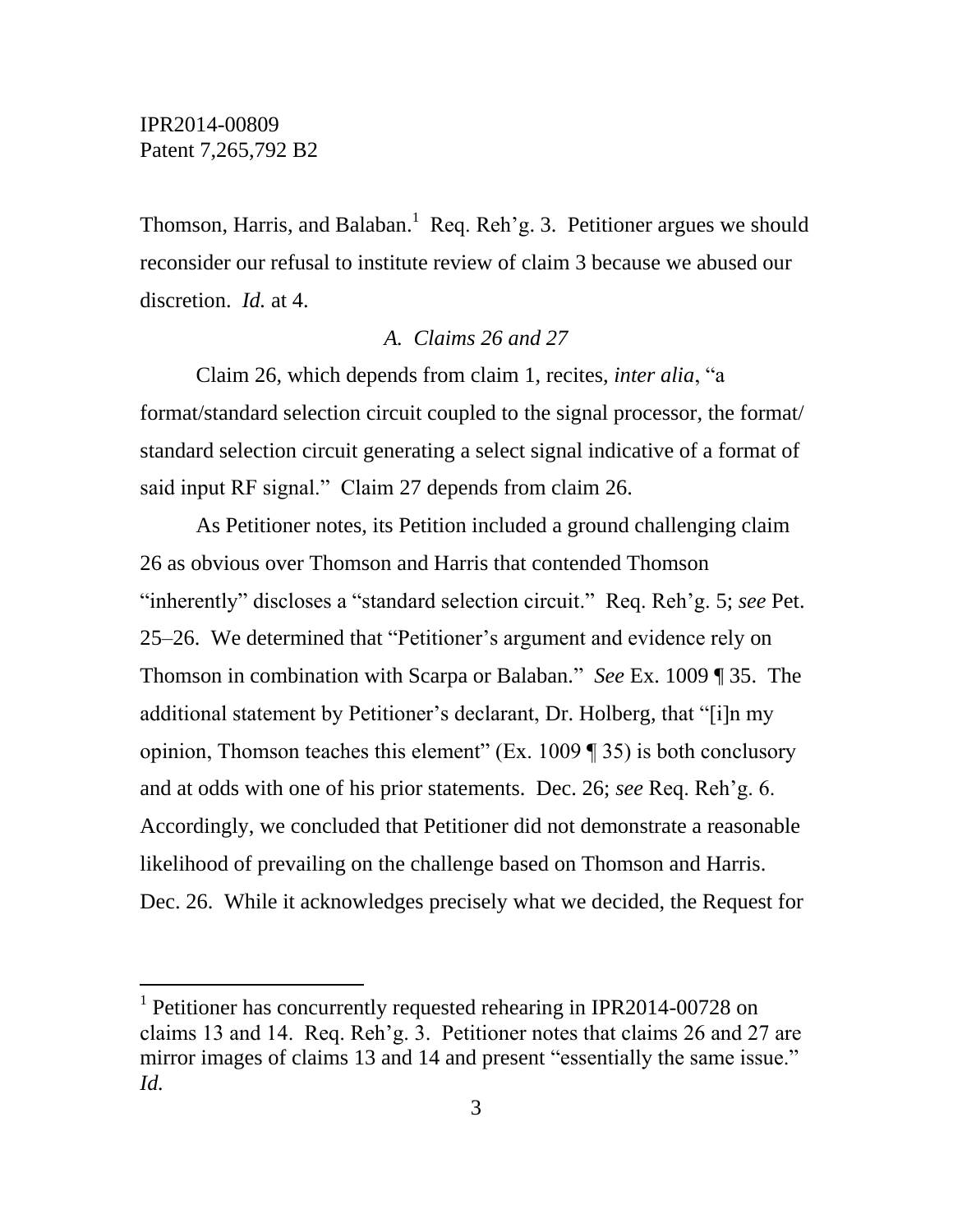## IPR2014-00809 Patent 7,265,792 B2

Rehearing does not contend the basis for our decision on this ground was a mistake or otherwise forms a basis for rehearing.

Petitioner next addresses its ground asserting claims 26 and 27 would have been obvious over Thomson, Harris, and Balaban. Req. Reh'g. 6–9. Claim 27 recites "the format/standard selection circuit generates the select signal in response to an input signal from a user." The argument in the Petition concerning the challenge does not specifically mention claim 26 in connection with this ground. *See* Pet. 48–49. Neither is claim 26 mentioned by Dr. Holberg in his discussion of this ground. Ex. 1009 ¶¶ 69–70. Accordingly, in our analysis of this ground, we determined that Petitioner's challenge including Balaban was *only* directed to claim 27. Dec. 26. We declined to institute on the proposed ground because Petitioner had failed to meet its burden with respect to claim 26, from which claim 27 depends. Dec. 26–27.

In its Request for Rehearing, Petitioner does not allege we were mistaken in concluding that Balaban was asserted only in connection with the challenge to claim 27. To the extent Petitioner's argument implies a mistake was made and Balaban was directed to claim 26, the argument was either not made in the Petition or was so unclear that it failed to "specify where each element of the claim is found in the prior art patents or printed publications relied upon." Dec. 27 (citing 37 C.F.R. § 42.104(b)(4)). In either event, there is insufficient basis presented for granting rehearing.

4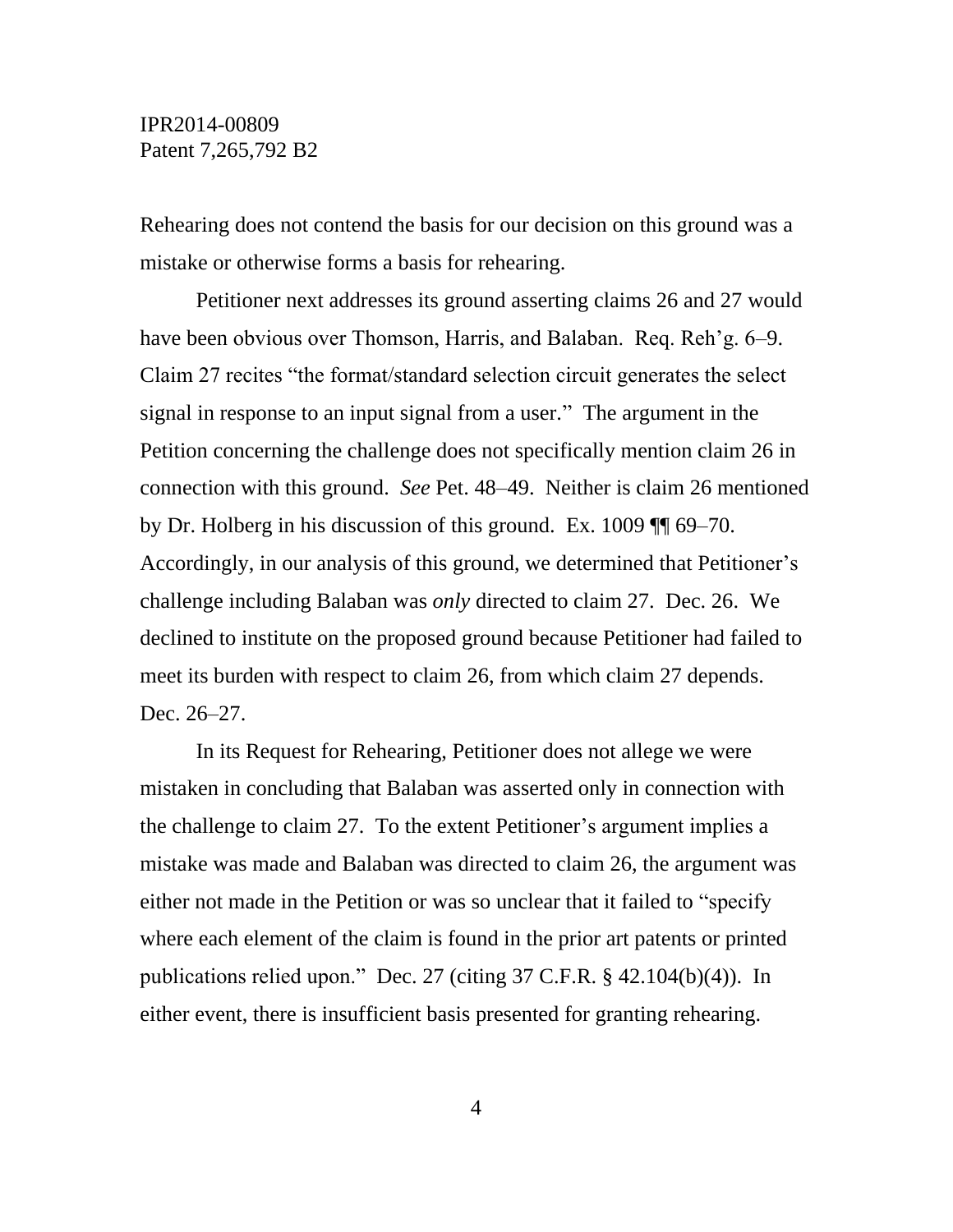#### *B. Claim 3*

Petitioner asserts we abused our discretion in not instituting on claim 3. Req. Reh'g. 4. Claim 3, which depends from claim 1, recites "wherein the television receiver is formed as a monolithic integrated circuit." Petitioner cites to Gunter (Ex. 1022), along with Thomson and Harris for the claim 1 limitations, as expressly teaching the recited limitation of claim 3. *Id.* at 11 (citing Ex. 1022, 3:50–55). We agree with Petitioner's characterization of what Gunter discloses. However, both the Petition and Dr. Holberg's Declaration cited to Exhibit 1021 (Arambepola) and not to Exhibit 1022 (Gunter). Arambepola, which also teaches monolithic integrated circuits (Ex. 1021, 4:2–5), was not asserted as part of any challenge to the '792 patent. Pet. 4–6. Petitioner acknowledges the citation was wrong and asserts that it resulted from a typographical error that was not discovered until after the Decision was filed. Req. Reh'g. 11–12.

An abuse of discretion occurs when a "decision was based on an erroneous conclusion of law or clearly erroneous factual findings, or . . . a clear error of judgment." *PPG Indus. Inc. v. Celanese Polymer Specialties Co. Inc.*, 840 F.2d 1565, 1567 (Fed. Cir. 1988). Our decision was based on Petitioner's mistake, not on any error in law or fact by the Board. Nothing in this record supports Petitioner's claim that we abused our discretion.

Petitioner seeks to correct its own mistake through the Request for Rehearing. There is no authority under our rules for using the request for rehearing process to correct a party's mistake. *Microsoft Corp. v. VirnetX*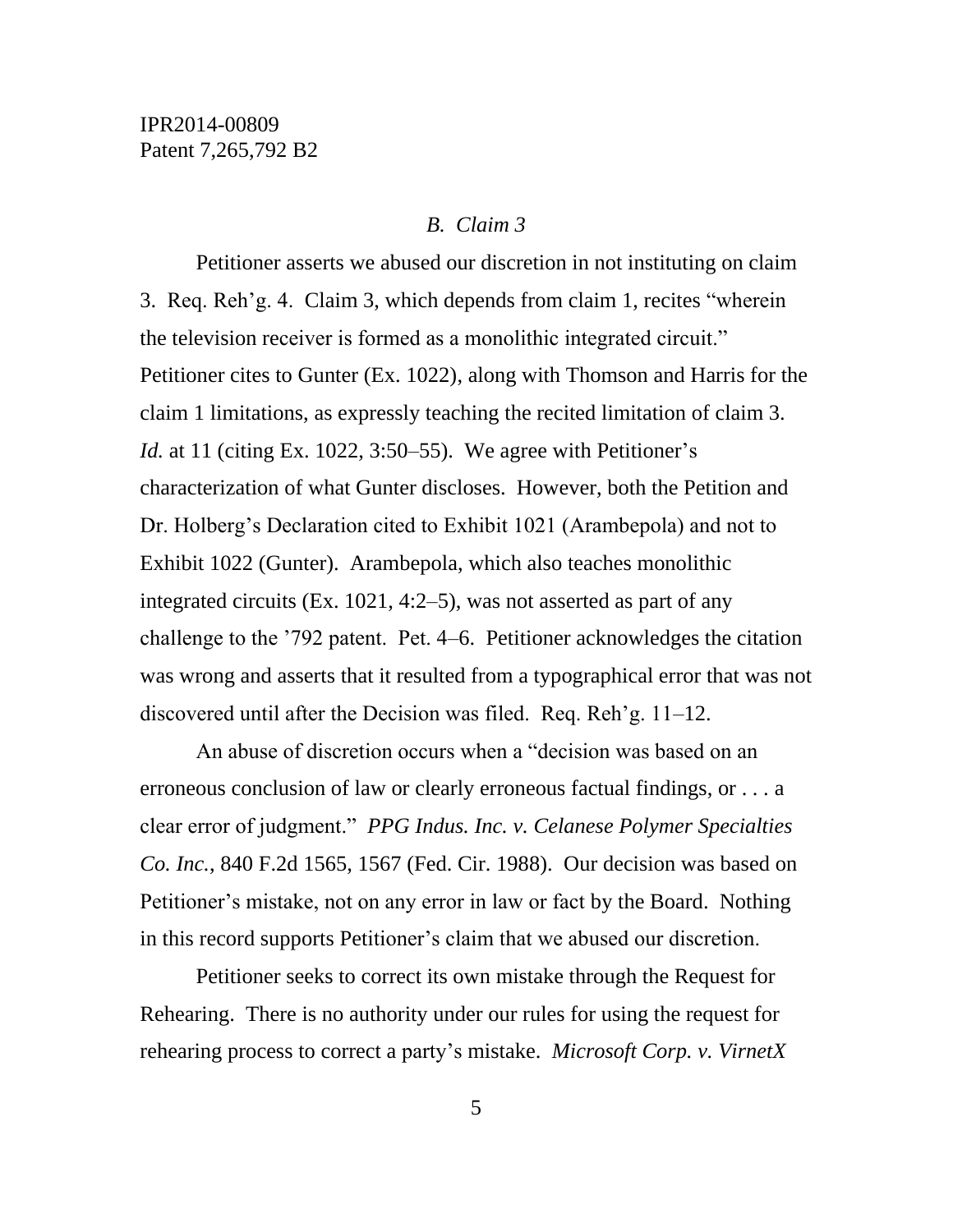*Inc*., IPR2014-00614, Paper No. 12 at 3 (Oct. 30, 2014), cited by Petitioner (Req. Reh'g. 4), does not support a contrary view. In *Microsoft,* the Board used a request for rehearing to correct its own mistake in instituting on certain claims on obviousness grounds but not on anticipation grounds. *Microsoft*, at 2.

*Facebook, Inc. et al. v. Software Rights Archive, LLC*, IPR2013- 00478, Paper 31 at 3–4 (Apr. 14, 2014), did involve a typographical error by the Petitioner in omitting claim 32 from a heading. However, claim 32 was discussed in the body of the Petition and *inter partes* review was instituted on claim 32. Claim 32 was not identified in the Order portion of the Decision to Institute, which mistake the Board corrected. *Id.*

Both *Microsoft* and *Facebook* involve correction of errors made by the Board. The error in *Facebook* appears to have had its genesis in the first instance from a mistake by Petitioner, but the error did not result in a substantive change in result and was ministerial. The mistake made here is not correctable by a request for rehearing.

We determine that the proper course of conduct for correction in this instance is a motion to correct the Petition under 37 C.F.R. § 42.104(c) that includes a request to modify the Decision to Institute based on the corrected Petition. *See* 37 C.F.R. § 42.5(a). If Petitioner files a motion under 37 C.F.R. § 42.104(c), Patent Owner will be afforded an opportunity to respond.

6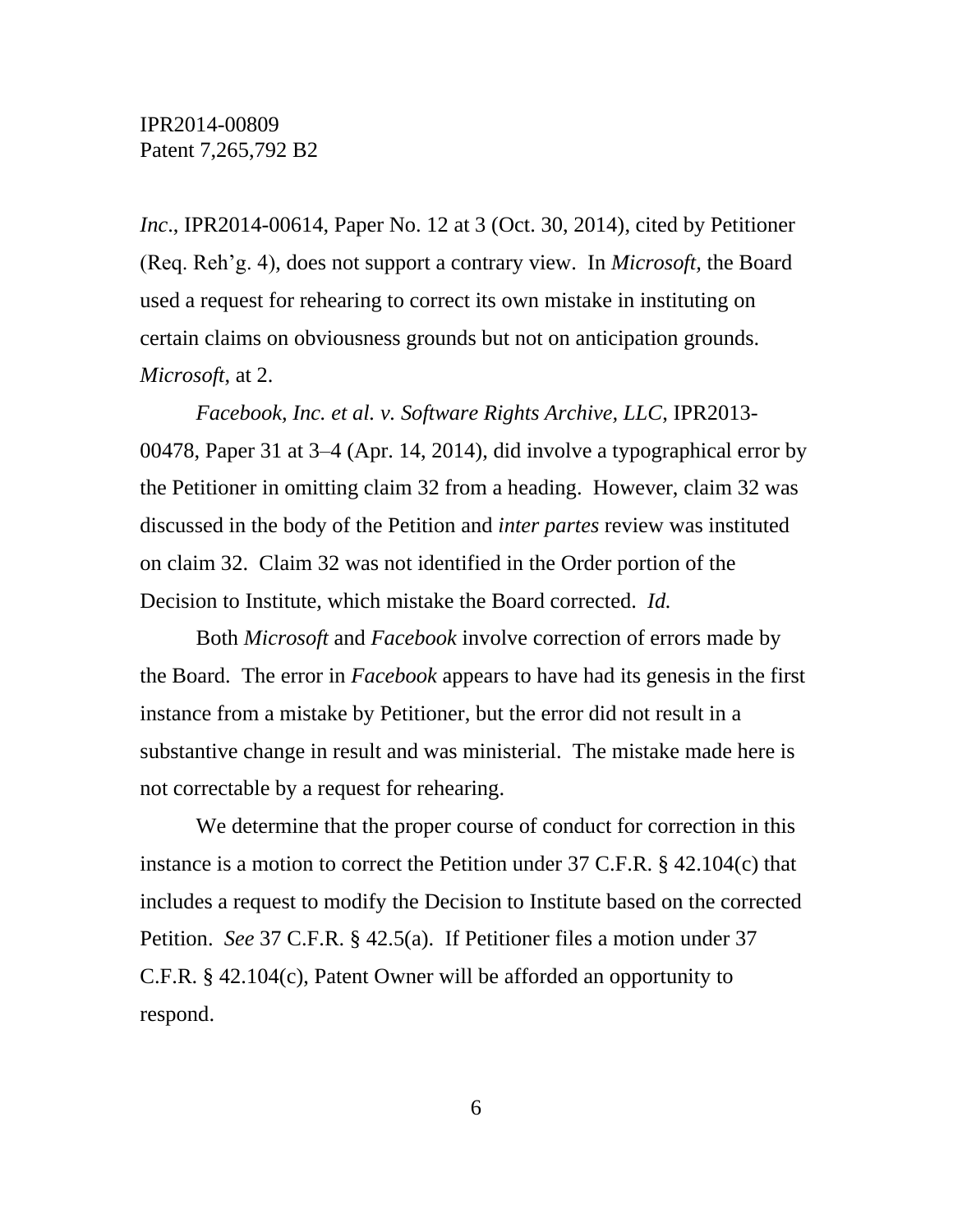## III. ORDER

IT IS THEREFORE ORDERED, Petitioner's Request for Rehearing as to claims 3, 26, and 27 is denied;

FURTHER ORDERED, within five business days<sup>2</sup> of the date of this order, Petitioner is authorized to file a motion, not to exceed five (5) pages in length, to correct the Petition under 37 C.F.R. § 42.104(c) as described *supra*, which corrected Petition is expressly limited to the typographical error concerning claim 3, including the Declaration of Dr. Holberg, all as identified in the Request for Rehearing (Paper 16);

FURTHER ORDERED, the motion to correct may include a request to modify the Decision to Institute based on the corrected Petition under 37 C.F.R.  $§$  42.5(a);

and

 $\overline{a}$ 

FURTHER ORDERED, within five business days of the filing of Petitioner's motion to correct, Patent Owner may file a response, again not to exceed five (5) pages in length, to the motion to correct.

 $2^{2}$  Exclusive of weekends and U.S. government recognized holidays.